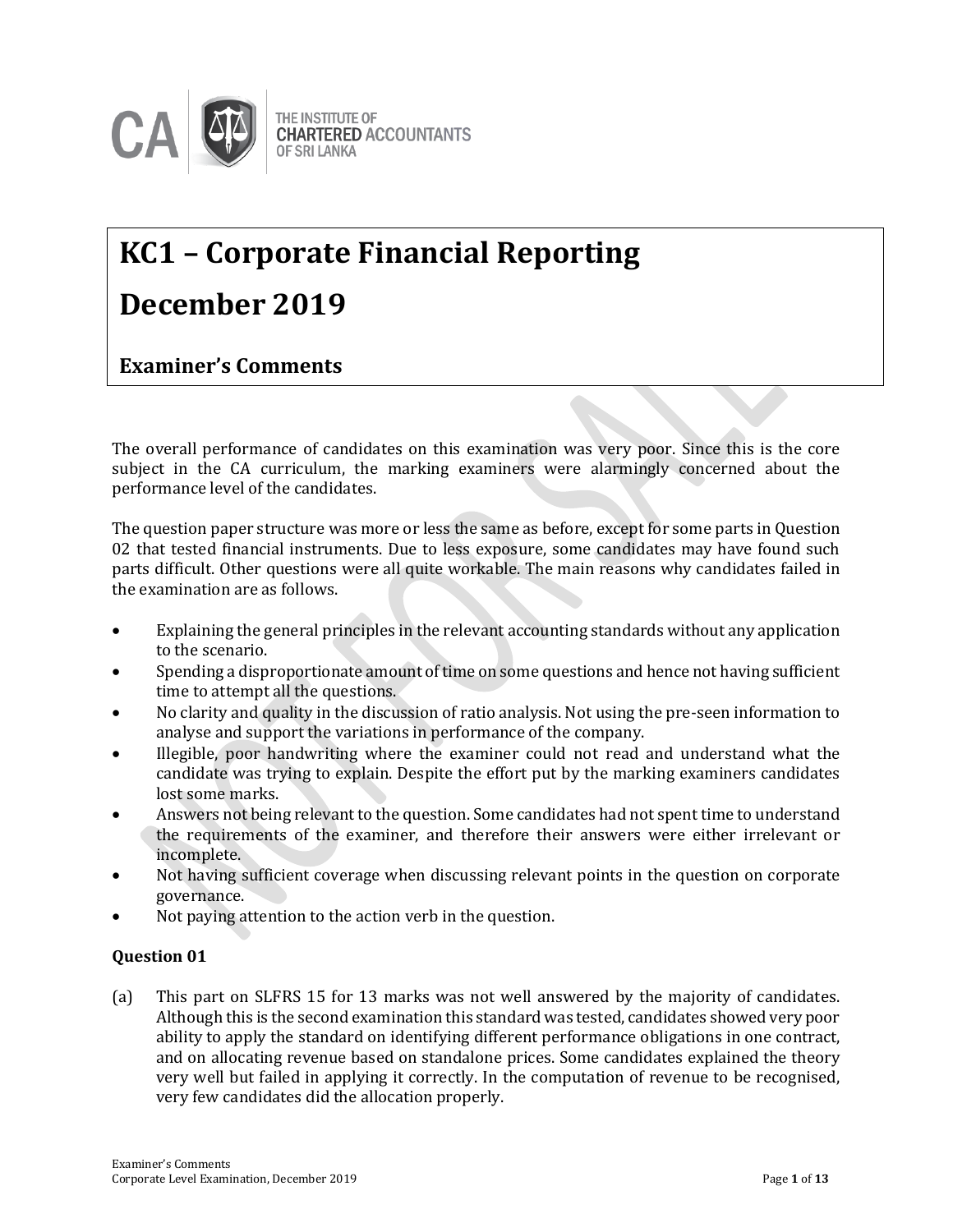More than 50% of the candidates incorrectly identified the data, voice and connection fee all as one performance obligation; but when accounting for the revenue they took a different approach and deferred and amortised the connection fees over the two-year contract period.

Some candidates identified that the connection fee is only an advance and not a separate PO, but in recognising revenue they took it all together and allocated it. As such, not even proportionate marks could be awarded, as the principles explained contradicted with the application.

The contract period was 24 months. However quite a number of candidates took only 12 months when allocating revenue for the first year. Another common mistake done by the candidates was to take the router as a discount; hence they deducted the router price from the total SSP calculation.

A few candidates mentioned that extra usage of data and voice was a modification to the contract.

Some candidates spent unnecessary time explaining the 5-step model, which did not address the question, and hence gained no marks.

(b) This part of the question on deferred taxation for 6 marks was fairly well attempted by the majority of candidates.

However, some candidates spent time explaining unnecessary details on what deferred tax is, how to recognise DTAs and DTLs, the criteria for assessing the probability that taxable profits will be available for setting off unused tax losses etc.

Some others spent time on unnecessary calculations on how much can be set off, without building an answer relevant to the question.

(c) This part of the question for 6 marks was on the Code of Ethics. A considerable number of answers were not related to the question. Candidates were required to explain the ethical responsibilities of the internal auditor, but quite a number of candidates explained that the CFO's actions were not ethical as he was a member of CA Sri Lanka. Easy marks were lost in this instance.

A few candidates identified the scenario as a situation of NOCLAR and their answers were built up based on that. They did not recognise the fact that the evidence provided was not sufficient to justify a NOCLAR situation. A few others also wasted time writing and explaining all the ethical principles in general. Some other candidates identified the relevant principles (integrity and objectivity in this case) but did not demonstrate the link of the principles to the scenario. Hence they lost some marks.

#### **Question 02**

Both parts (a) and (b) were on the topic of financial instruments, testing the application of LKAS 32 and SLFRS 9. The performance of candidates was very poor in this question.

(a) A very few candidates correctly applied LKAS 32 and analysed whether to establish the instrument as debt or equity.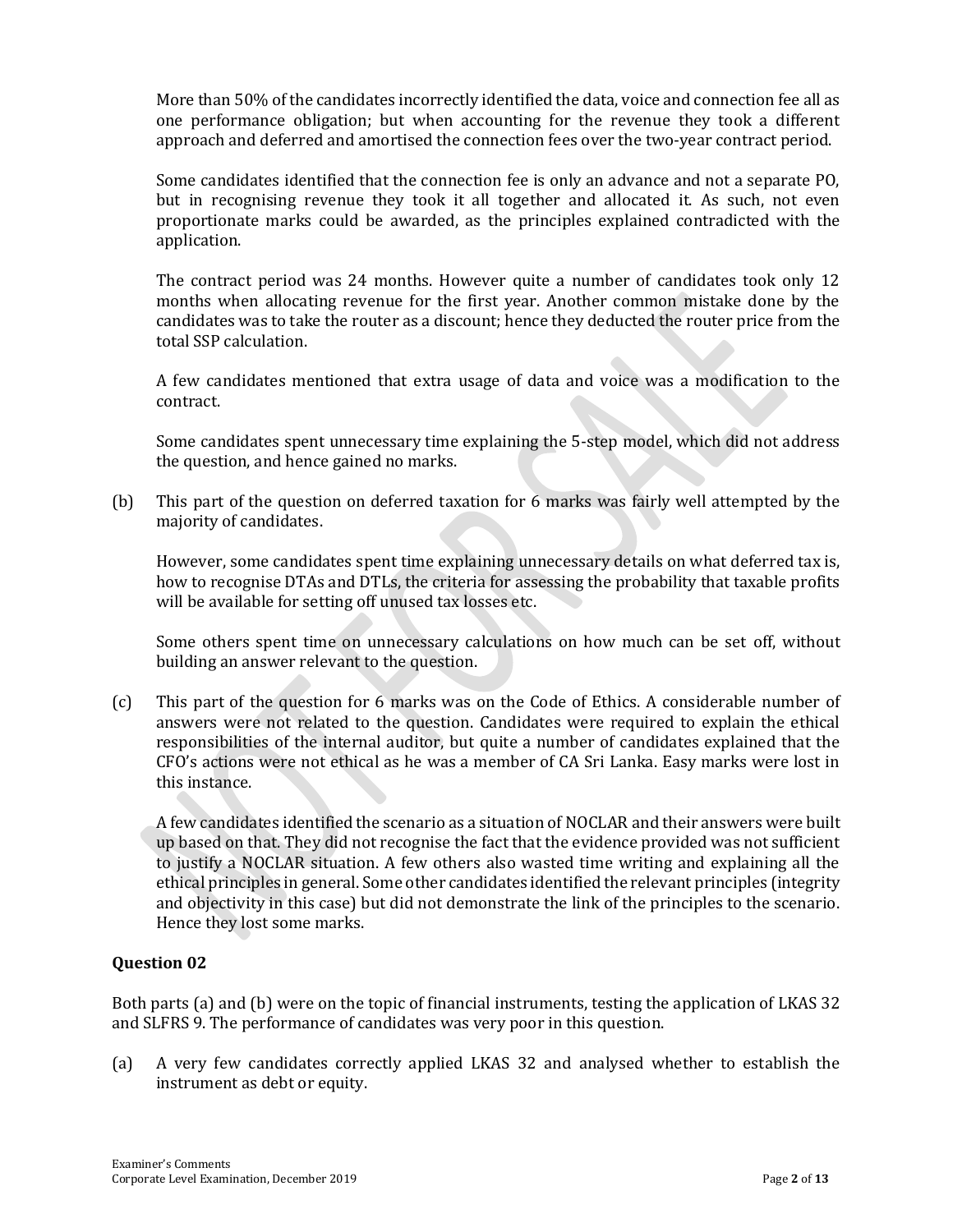In Option 1, the participative units qualified the terms and conditions for the application of the exception to para 16. However candidates missed this and they identified the instrument as a debt.

The bonds in Option 2 were incorrectly identified as a compound financial instrument by the majority of candidates. The fact that the 'fixed for fixed' test is not passed and hence the conversion feature does not meet the equity classification, was not identified by many candidates. This was a costly mistake as the incorrect identification of the instrument led to the loss of a lot of marks.

- (b) There were two mistakes commonly observed in the answers to this part. Firstly, the application of the concept of FVTOCI in SLFRS 9 for debt vs. equity was not properly understood by many candidates. Secondly, they were also confused with the principles of the 12-month expected credit loss and the lifetime expected credit loss. As a result, the overall mark obtained for this part was very poor.
- (c) This part of the question for 5 marks on corporate governance was also not attempted well. Usually corporate governance questions have been part of Question 03 (which is based on the pre-seen). Therefore candidates have come prepared for them in class (and hence scored good marks). However, in this examination they failed to do the analysis on their own for a given short scenario.

Candidates need to develop their ability to independently analyse a scenario and build an answer. The majority of candidates only mentioned the director's responsibility with regard to the financial statements. Some candidates just reproduced some of the paragraphs in the corporate governance code. None of the candidates provided good coverage in building their answers. Repetition of the same point over and over again is only a waste of time and does not attract additional marks. Many candidates confused this part with the Code of Ethics and wrote irrelevant answers.

#### **Question 03**

(a) This part on consolidation with two subparts carried a total of 18 marks.

Candidates were first required to advise the management on how the share disposal should be reflected in the consolidated financial statements.

Quite a number of candidates did the computations for determining the gain/loss, but they did not provide advice; and thus lost some of the marks allocated. When answering questions where you are required to advise, candidates should always explain the relevant principles that underpin their answers. Marks are always awarded firstly for an explanation of the principles and then for their application. Explaining the principles alone will not attract the total marks allocated. Therefore candidates need to practice building up their answers in a step-by-step basis covering only the principles that relate specifically to the question.

It was noted that most candidates did not spend adequate time on the second subpart on the disclosure requirements. The disclosures to be made had to be drawn from several standards (SLFRS 10, 12, 5, 7 etc.). Candidates did not perform well on this subpart.

(b) In this part although the requirement was to evaluate the impact of the two scenarios separately, some candidates mixed both scenarios and provided one answer. Most candidates were misguided by the call option exercisable at FV at any time and established control based on that fact; thereby ignoring that the information relevant for exercising the right had to be obtained from the third party.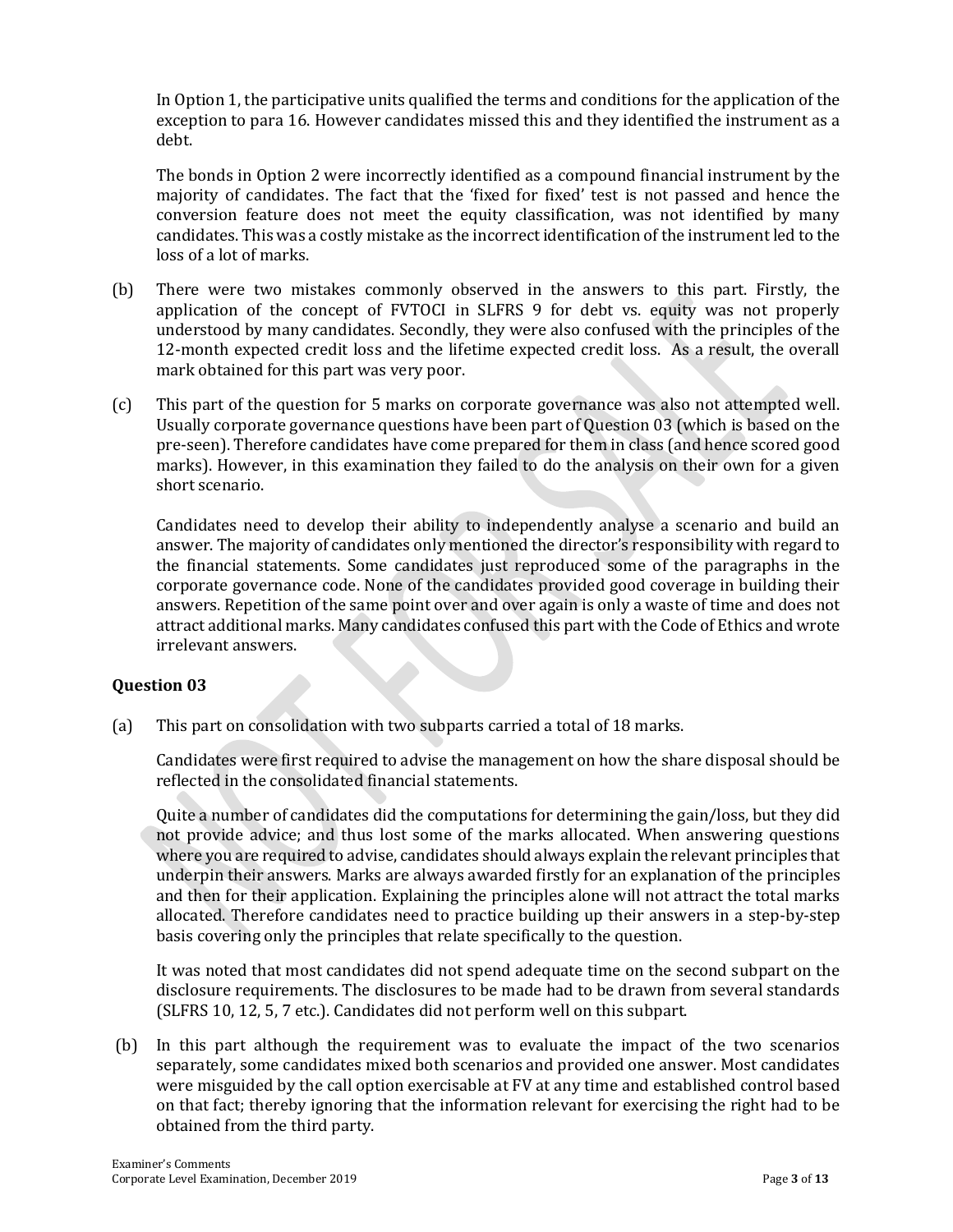- (c) In this part candidates were required to comment on the accounting treatment under SLFRS 16 for a leasehold right to a bare land of JEDB/SLSPC. In the statement of financial position provided in the pre-seen, the land was shown under non-current assets. Candidates did not fully explain the impact of SLFRS 16 compared to current practice. The majority of candidates identified the ROU asset, but did not explain the liability. Quite a number of candidates reproduced a table with a general comparison of treatment under SORT and SLFRS 16, without any link to the scenario.
- (d) The ratio analysis in this part carried 22 marks. The examiner specifically requested to include measures for improvement of the ratios of the company, but the majority of candidates did not address this in their answers.

Quite a number of candidates did a general evaluation without linking it to the pre-seen information. They gave explanations such as "the ratio has increased or decreased", but did not give any reasoning as to why. No marks were awarded for identifying that there was a change in the ratio, without reasoning out the causes (analysis). There were numerous points for analysis, which were given in the pre-seen, hence why 22 marks were allocated for this part. Due to this poor demonstration of analytical skills candidates scored very low marks for this part. A common answer (most probably discussed in a class) was observed, but it attracted only about 4 – 5 marks.

Although the ratios were computed and given in the question paper, some candidates spent unnecessary time re-computing them. Some others explained how to compute and what is measured by each ratio, as if in a theory lesson. This only wasted time and did not attract any marks.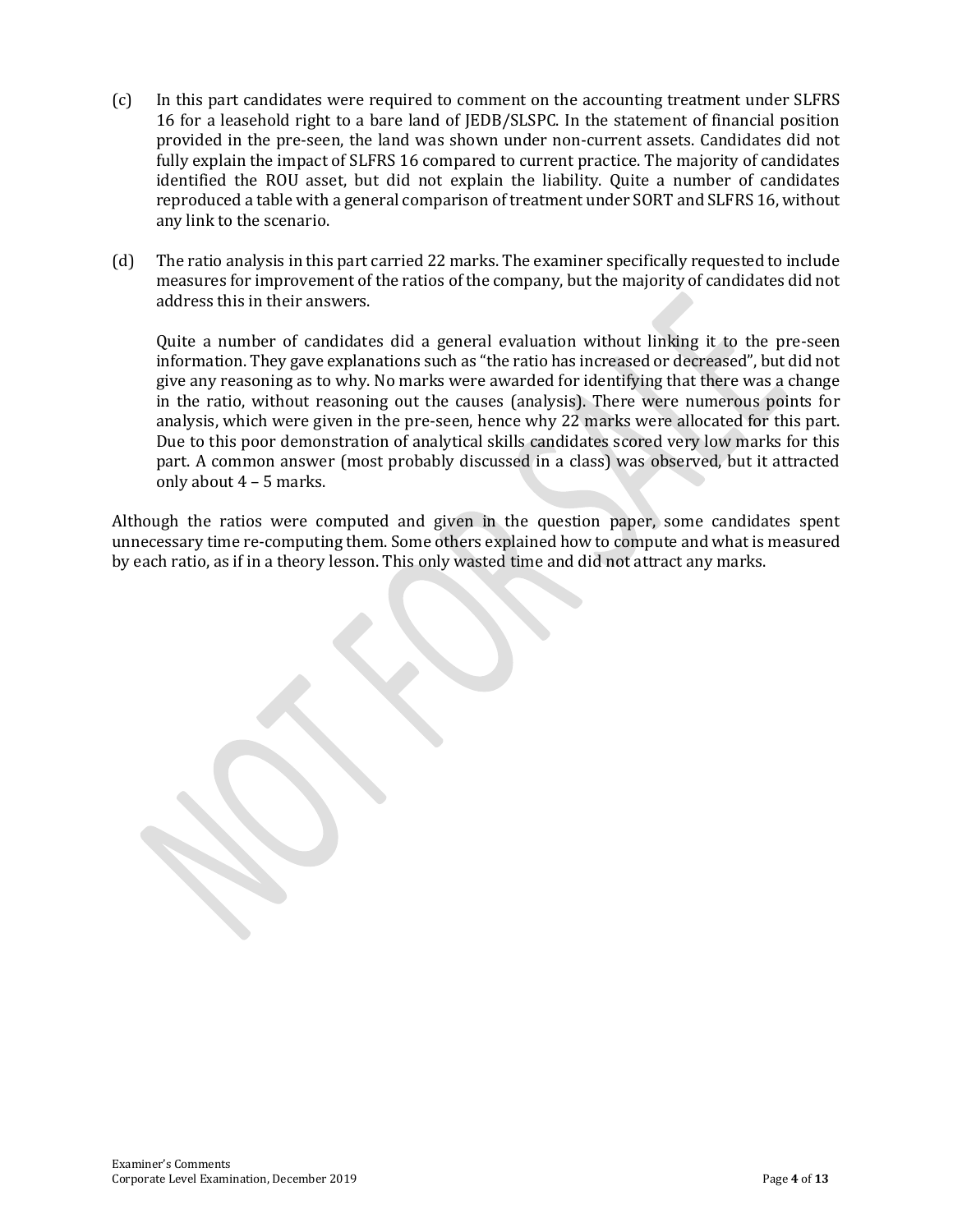

# **KC2 – Corporate Finance and Risk Management**

## **December 2019**

**Examiner's Comments**

Overall student performance in the December 2019 examination was not satisfactory at all.

When examining the answer scripts it was evident that most candidates had sat for the examination without much preparation. Only about 55% of the total number of candidates who sat for this examination earned at least 30 marks. Candidates need to improve their subject knowledge, application, planning and time management skills in order to do well on this examination.

#### **Question 01**

This question was based on working capital management and foreign exchange exposure. It was a straightforward question without any complications. Almost all the candidates attempted this question, but the majority (approx. 80%) only earned between 10 – 15 marks. Only a limited number of candidates were able to earn more than 20 marks. This poor performance was mainly due to a lack of focus and poor planning.

(a) In this part the examiner expected candidates to comment on the finance manger's viewpoint using relevant calculations and working capital ratios.

Interpretations were done satisfactorily using ratio analysis for both financial years. However, many candidates failed to identify the real problem, which was some other issue and not the economic slowdown as stated by the finance manager. Most candidates proved only the presence of severe working capital issues and failed to identify features such as overtrading, disparity in financing etc.

(b) In this part, candidates had to evaluate the finance manager's proposals to enhance the overdraft facility, change the re-order quantity of stocks, and make a lead payment for a foreign currency payment. However, candidates had not understood the examiner's expectations.

The examiner did not explicitly specify that calculations should be performed. However, the question carried adequate information with regard to the calculations that are required for the answer. Candidates who recognised the examiner's expectation earned high marks. Most candidates had done the EOQ level calculation, the forward market hedge calculation and the lead payment calculation correctly. However:

 Candidates did not consider the current stock level in their calculations. Only the new ROQ and EOQ levels were considered. In order to form an opinion the current position is also important.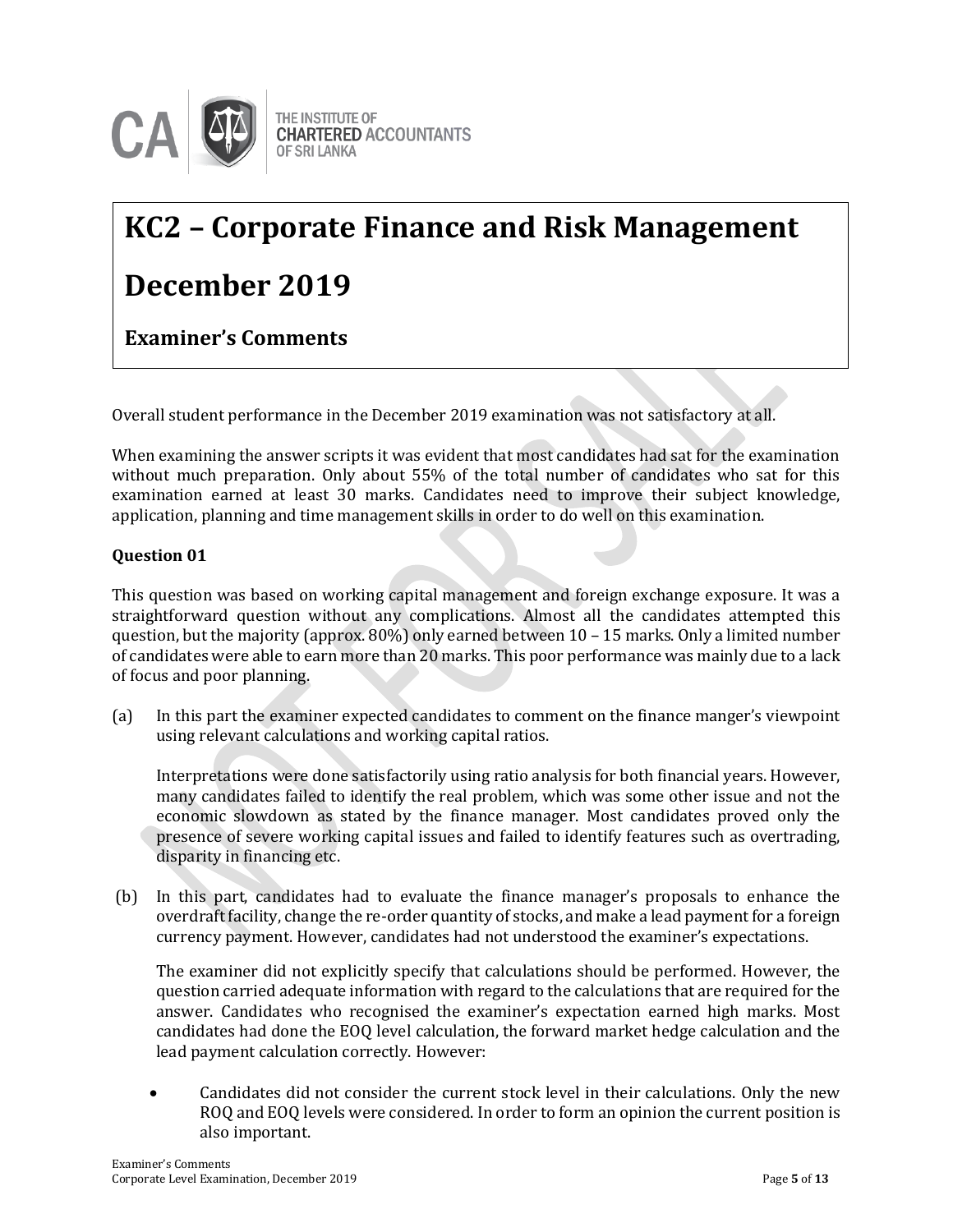- Most candidates did not consider the ordering and holding cost at each level.
- Many candidates neglected buffer stock.
- In the foreign exchange exposure calculation, most candidates identified only the lead payment and forward market calculation. The money market hedge option was totally ignored.

The following common mistakes were also observed.

- Incorrect application of the EOQ formula and inability to resolve the EOQ formula.
- Inability to do the money market hedge calculation correctly.
- Applying the wrong exchange rates in calculations.
- Using incorrect interest rates (e.g. Some candidates used USD rates. Some even used deposit rates in adjusting the interest component as part of the evaluation).
- Inability to recommend the best option.

#### **Question 02**

This question was mostly based on calculations and comprised three parts for which information was given in separate paragraphs. The calculations were not complicated and were assigned a lot of marks. However most candidates only obtained  $10 - 15$  marks for this question. Once again only a few candidates were able to earn high marks for this question.

- (a) This part of the question tested equity valuation based on the CAPM module. It was very straightforward and no ambiguities were observed. Candidates who knew the CAPM equation alone with little mathematical skills earned full marks. When analysing candidates' answers the following observations were noted.
	- Almost all the candidates wrote the CAPM formula and substituted the numbers per the given data. Only a few candidates obtained incorrect answers when resolving the mathematical equation.
	- A number of candidates took transaction costs into consideration only at the purchase point. A very few candidates took transaction costs at both the purchase and sale of stock.

(b) and (c)

These two parts of the question further tested the application skills of the candidates with regard to the expansion of the business to South Africa. Many candidates worked these two parts out correctly and obtained full marks. However some of the following mistakes were common.

- Some candidates misunderstood the net profit applicable to the South African segment and applied the 20% margin across the full entity.
- Some candidates valued the business based on total earnings and arrived at a high market value. There were candidates who valued the business based on PE multiples and the growth formula.

In addition to the calculations, the examiner asked for advice on whether to retain or sell the shares in part (c). Most answers to this were not satisfactory. Candidates should have realised that the examiner was simply expecting a logical answer to this, as it was only assigned 3 marks.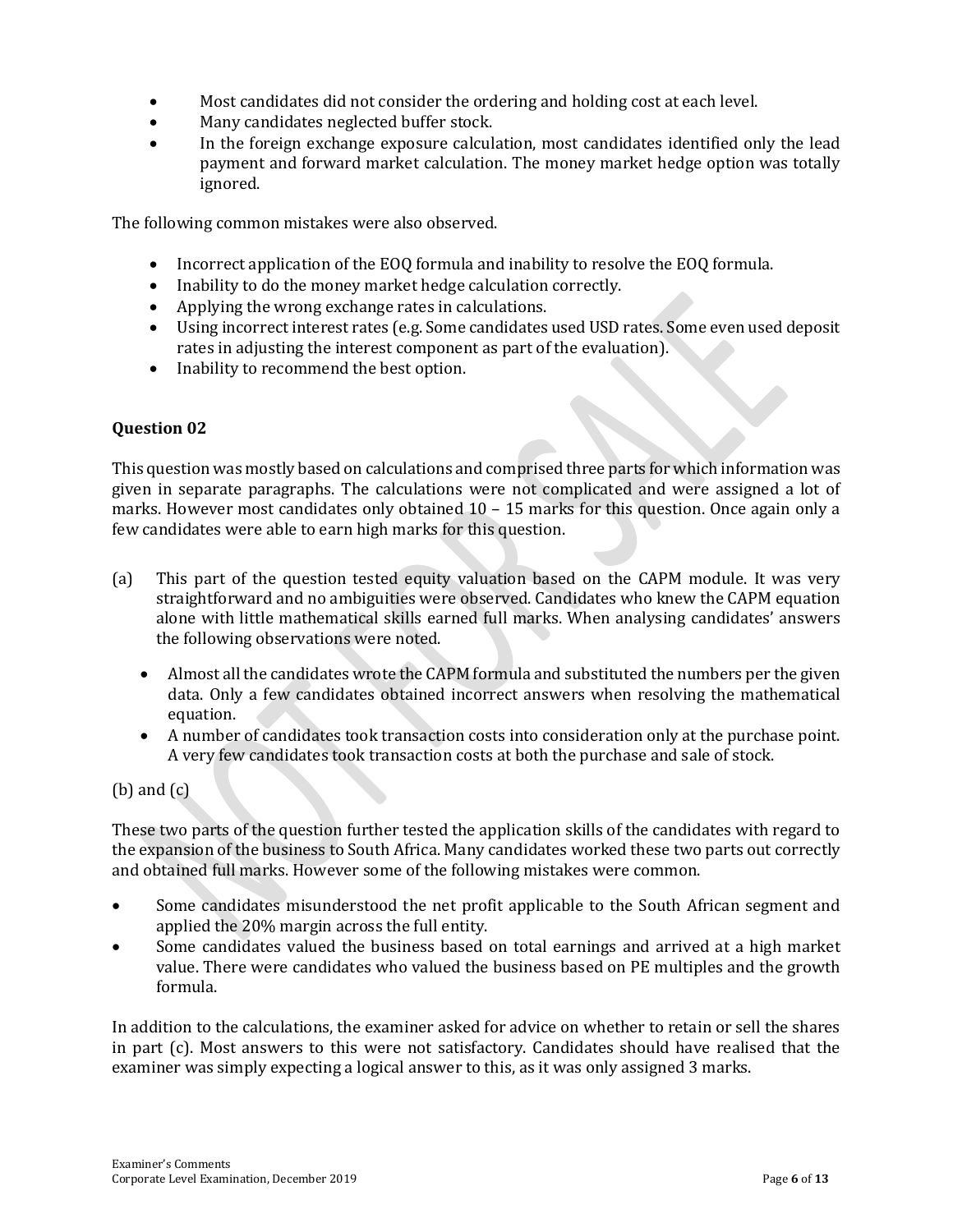- (d) This part of the question was about NPV and the discounted payback calculation. Since the question was very easy, had the candidates worked out the relevant cash flows correctly, marks would have been easily earned.
	- Most candidates misunderstood the saving value on the electricity bill. Instead of Rs. 20,000 per month they worked out savings as Rs. 5,000, and ended up with an incorrect answer.
	- Candidates also took financial cash flows into consideration without understanding the fundamentals of NPV analysis.
	- Further, it was clearly visible that most candidates did not know the constraints of solar energy, and wrote CSR initiatives as a non-financial factor.

Only a very few candidates worked out both NPV and discounted payback correctly and obtained high marks.

#### **Question 03**

This question aimed to assess knowledge in two areas: project evaluation of the two proposals and analysis of the risk mitigation actions in the international commodity market. Almost all the candidates attempted this question, but the performance was not at a satisfactory level.

#### (a) **Option 1**

- In this part candidates had to value the company using the free cash flow method. They should have started from unaudited earnings after interest before tax (EAIBT) in 2018/19 and adjusted the performance based on the given growth rates. However almost half the candidates used the 5-year forecast EAIBT in the common pre-seen. This implied that candidates had not understood the question properly.
- Most candidates took the net changes in working capital as cash outflows in each year and the cumulative amount was considered as cash inflows at the end of the  $5<sup>th</sup>$  year.
- Value of the investment in the subsidiary was not considered in calculating the value of the company.
- Further candidates failed to deduct the value of debt in calculating the value attributed to equity holders.
- Per the question, sales proceeds on the disposal of Jerad's and Gayan's equity stake was settled in three equal bi-annual installments. As such candidates had to compute the present value of cash flows. However the majority of candidates failed to calculate the biannual discount rate to discount the cash flows.

#### **Option 2**

- Instead of calculating the free cash flows of the company for 2023, 2024 and thereafter, candidates calculated the free cash flows for the next five years starting from 2019/20.
- The investment in subsidiaries was not added and the value of debt was not deducted from the calculated PV.
- Further the correct percentage of the ownership of Jerad and Gayan (i.e. 47%) was not considered. No one calculated the PV of the aforesaid value (i.e. not discounted the Y3 value).

Most candidates gave a conclusion based on their computations. However, there were some who ignored it. These are the marks that could have been earned easily.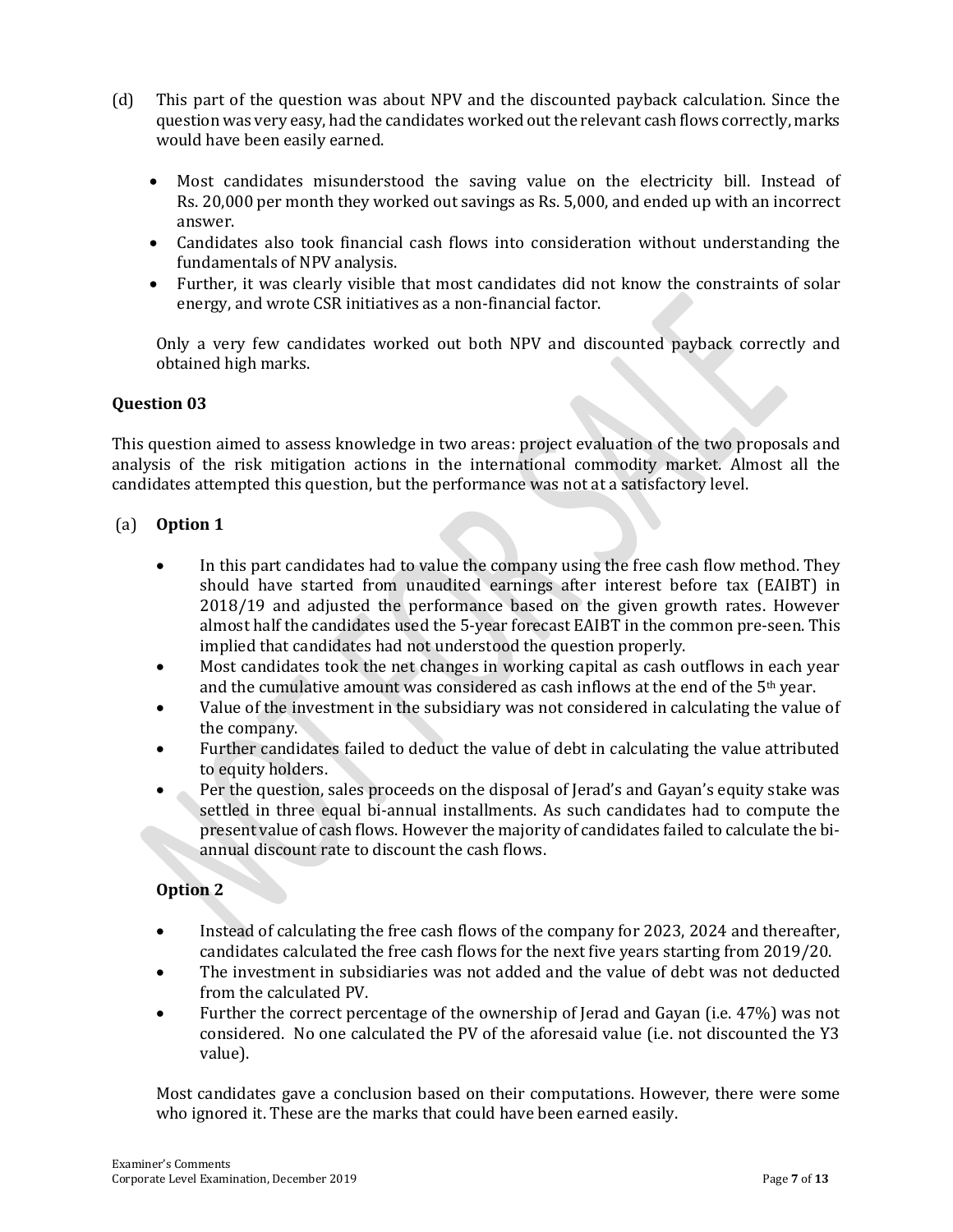- (b)
- (i) Most candidates failed to analyse the application of the commodity hedging technique to UEL engaged in international trade. Candidates misunderstood the concept and applied it to mitigate the risk of foreign currency exposure.
- (ii) This part asked candidates to interpret the profit recorded from a long position. Only a very few candidates understood that the examiner expected the computation with respect to the profit earned from hedging. Candidates who understood the requirement did the calculation properly; but the others wrote irrelevant answers.
- (iii) Candidates simply mentioned that the risk of the commodity market could be mitigated by futures/forward contracts. Most identified the risk as fluctuations of the exchange rate (not the change in price). However, answer related to commodities and examples were mentioned rarely.
- (iv) Same answers given for (i) and (iii) were repeated here. Other matters mentioned in the model answer were not written by the candidates.

 $(c)$ 

In this part the examiner asked candidates to explain the impact of the given highlighted points in the macroeconomic report if they used the second option. However most candidates explained in general without applying to the given scenario.

- Majority of the candidates mentioned the base rate reduction would lead to the deduction of the WACC, without applying it to the given scenario.
- Even though the examiner clearly mentioned that the inflation rate was low and expected, it is to be stabilised in the future. Candidates erroneously explained the impacts of the higher inflation rate.

(d)

- Majority of the candidates failed to answer this part properly. They just explained what the normal upward sloping bond yield curve was. They did not explain the liquidity preference and expectation theory.
- None of the candidates explained the steepness of the bond yield curve.
- Candidates also did not mention the situations where the bond yield curve may be inverted.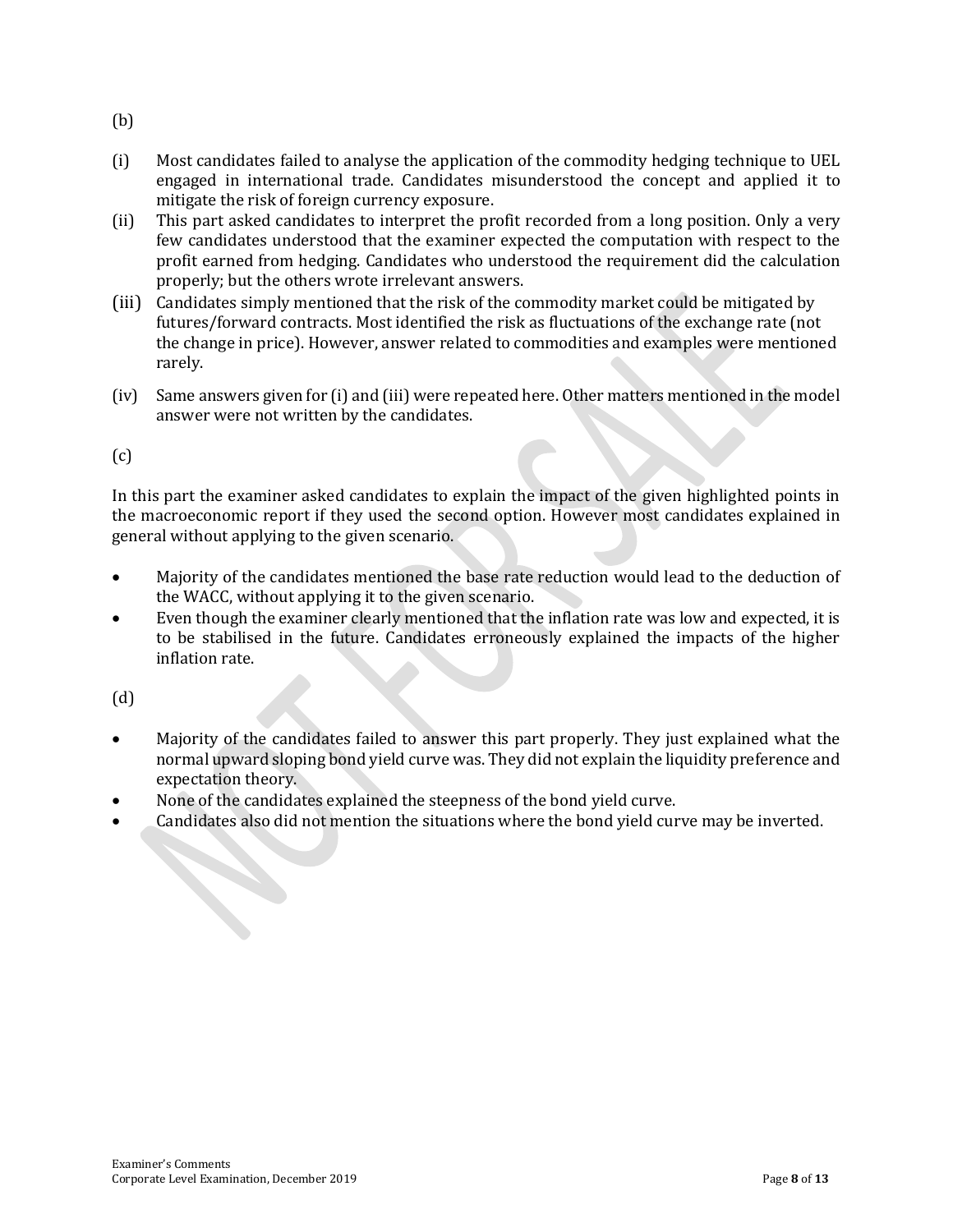

### THE INSTITUTE OF **CHARTERED ACCOUNTANTS**

# **KC3 – Corporate Taxation**

## **December 2019**

### **Examiner's Comments**

#### **Question 01**

The overall performance on this question was poor and below the satisfactory level. The majority of candidates were unable to present their answers clearly and concisely. As a result they were only able to score just 50% or less of the marks allocated for this question.

Some candidates had spent a significant amount of time writing a lot of details that were not relevant to the question and the given scenario.

Commonly observed weaknesses were:

- $\triangleright$  Lack of knowledge in deciding facts related to the chargeability of income tax of non-resident persons.
- $\triangleright$  Inability to support answers by giving appropriate facts.
- $\triangleright$  Poor references to the relevant sections of the Inland Revenue Act and building the answer accordingly.
- Misunderstandings and careless mistakes in calculations.
- $\triangleright$  Not interpreting and connecting the relevant articles of DTA Singapore.
- (a) Many candidates were unsuccessful in applying the DTA agreement provisions compared to the Inland Revenue Act provisions. Candidates did not notice that the DTA agreement provisions supersede the Inland Revenue Act provisions. Many of them limited their answers to the extent of the Sri Lankan PE definition mentioned in Section 195, and did not focus on DTA – Singapore Article 5(3).
- (b) Candidates were not successful in analysing the facts on whether PHP is required to pay income tax in Sri Lanka for the income earned from the supply and delivery of equipment.

Many candidates failed to note that this particular transaction was directly done between PHP and GBL, and the profits on this were not attributable to the PE in Sri Lanka. Only a handful of candidates were able to support their answers citing the decided case of Anglo Persian Oil Co. v CIT.

Most candidates wasted their time producing unnecessary facts unproductively and earned less marks.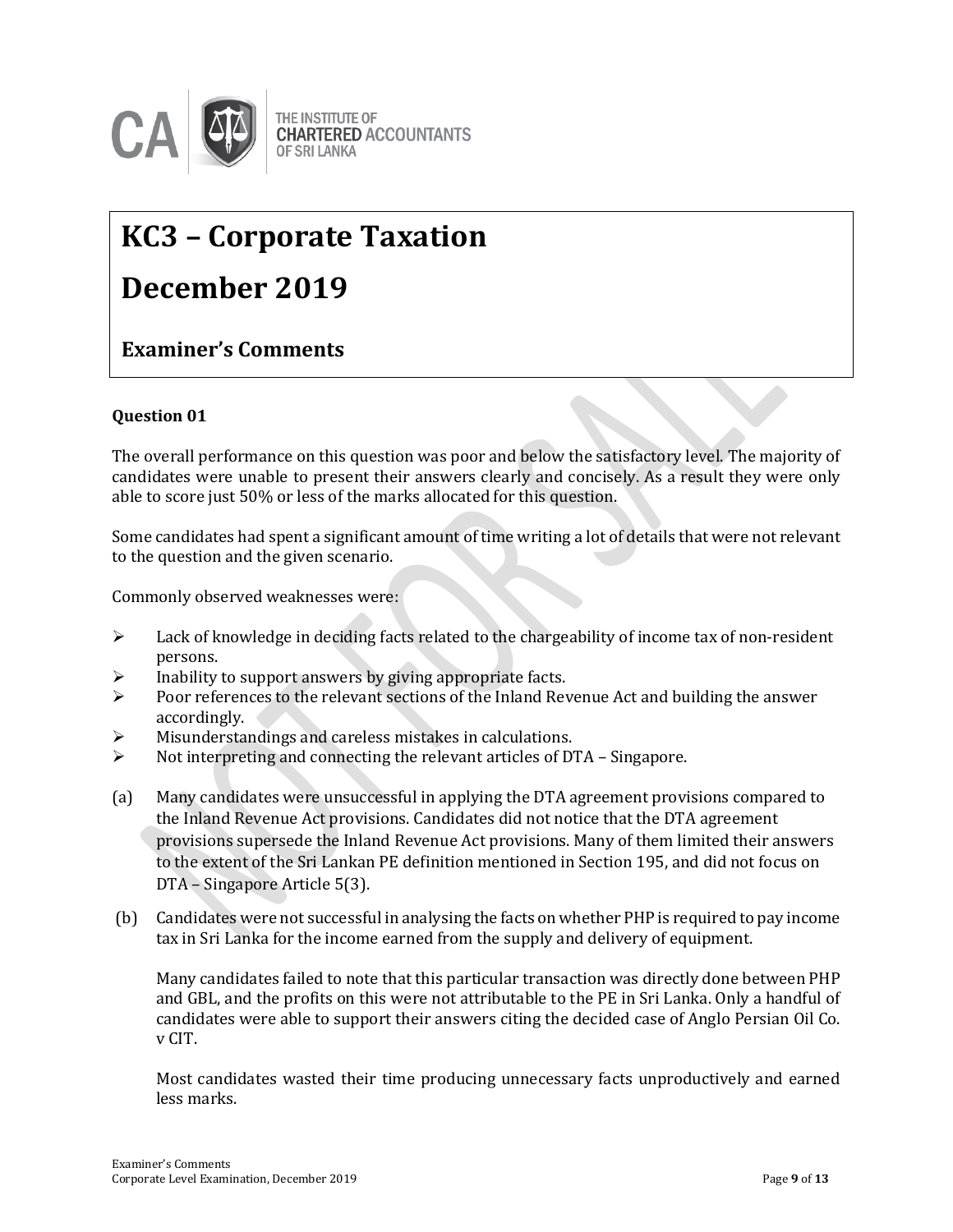(c) Candidates' conclusion on whether PHP creates a PE in Sri Lanka had a big impact on the answer to this part. Many candidates did not identify the fact that PHP is only liable to pay income tax in Sri Lanka to the extent of the foreign component of the design income.

Although the question required computing the income tax payable by PHP, many candidates considered the local component of the project in the computation, forgetting that it was income of PHP Lanka.

A very few candidates erroneously identified that GBL creates a PE in Sri Lanka giving the reasoning that GBL is a dependent agent.

(d) This part was highly topical and candidates scored fairly good marks especially in part (i) as anticipated. However a considerable number of candidates missed the important fact that Mr. Perera was an employee of the company.

Although many candidates specified the provisions of sections 126 and 195, they were unable to connect such provisions to the given scenario and give advice based on the facts. Those who identified that the approved accountant was an employee and the accounts were prepared by him, were distracted by this fact and therefore formed their answer in line with auditing standards, professional ethics etc.

#### **Question 02**

The overall performance on this question was average and did not exceed the satisfactory level.

About 85% of the candidates were unable to submit a complete answer and were able to score only 50% or less of the marks allocated to the whole question.

(a) Almost half the candidates successfully computed the VAT liability in a proper manner, identifying the applicable taxable supplies and input tax credits.

However, some candidates mixed up the information given in the question. Some of them struggled to identify and categorise applicable supplies as liable, exempt or excluded.

Candidates either struggled or were unsuccessful in calculating the disallowed portion of the input credits and arriving at the allowable common input tax when exempt supplies were concerned.

Candidates did not recognise the fact that the supply of services deemed to have occurred at the time of occurrence of the applicable situation earlier. Hence, many candidates ignored the fact that the rent income (office rent) invoice is issued upfront in the month of January 2019 covering the future period of 6 months from January 2019. Therefore, the particular supply is deemed to have taken place in the month of January when the invoice was issued. It had to be identified as a supply for VAT purposes in the quarter ended 31 March 2019 and not in the quarter ended 30 June 2019. Thereby a surprising number of candidates missed their decision due to incorrect judgment.

By oversight some candidates treated the VAT paid upfront on imports as monthly installments. Thereby they lost easy marks allocated to applicable input credits.

On the other hand some candidates erroneously treated the monthly installment payments against the VAT labiality as an input credit, which was very unrealistic.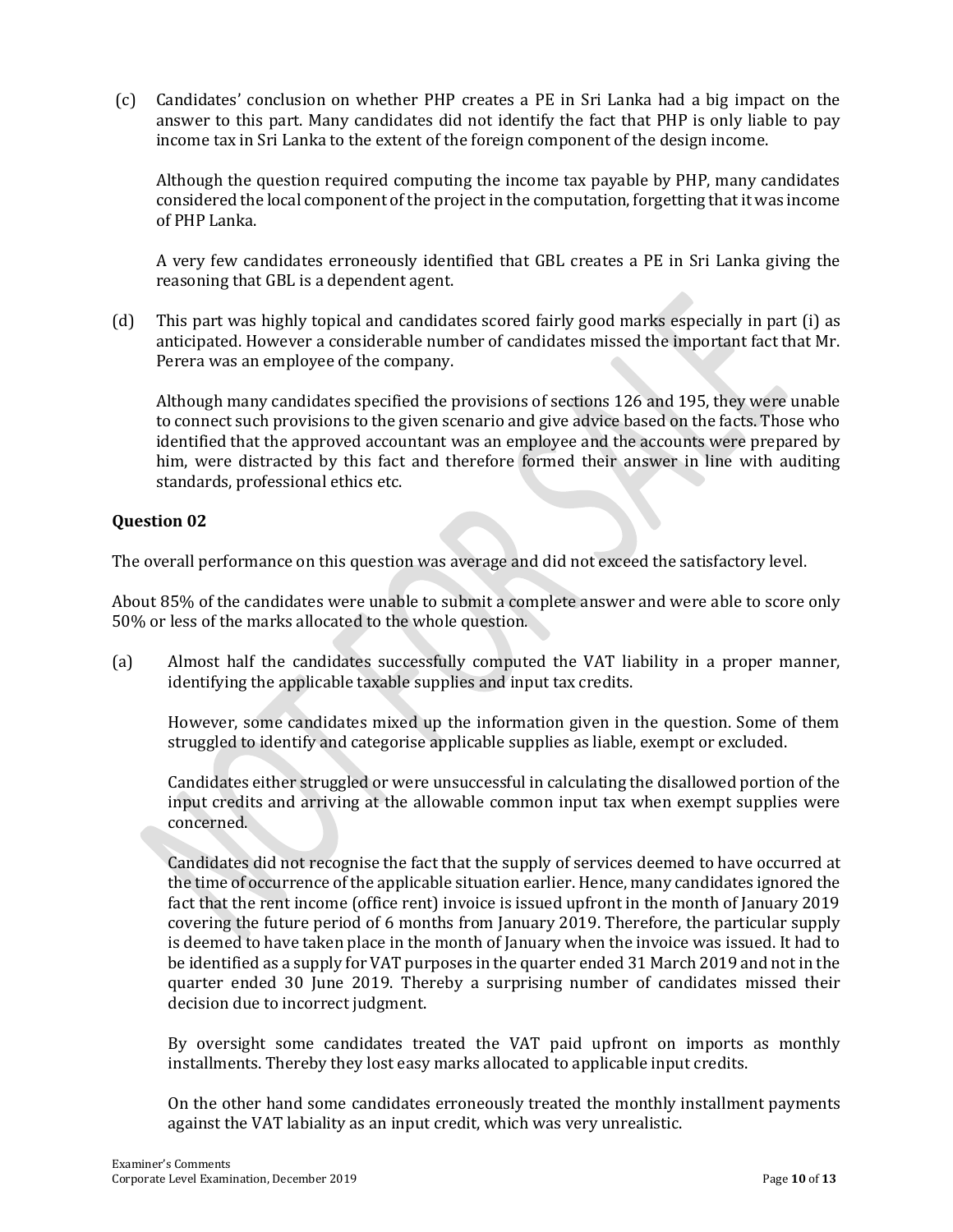These kinds of shortcomings were a clear indication of candidates being negligent when reading the information given.

(b) Answers to this part were varied. A considerable proportion of candidates were able to answer some of the points very well.

Irrespective of the fact that MSL is a non-manufacturing entity, some candidates did not identify that it is liable to pay VAT on a bi-monthly basis. This badly affected their answers in determining the applicable penalty thereon.

Candidates displayed their knowledge on the time bar provisions to issue VAT assessments, but they ignored instances where returns were not filed on the due date and the resulting consequences and effects on the time bar.

(c) The majority of candidates did not understand this part of the question and gave irrelevant answers.

It is noted with regret that many candidates failed to identify that outward freight has a source in Sri Lanka. Almost all the candidates were unable to mention the relevant gazette notification prescribing the WHT rate of 2%. However in general, many of them were successful in outlining filing compliance and penal provisions for non-payments.

#### **Question 03**

The overall performance on this question was within the satisfactory level. On the whole this **question was well received by the candidates** and they attempted all parts of the question.

Most candidates were able to produce excellent answers to the computation part, which required them to assess the balance tax payable.

Candidates were able to score an average of 60% or less of the marks allocated to the question.

#### (a)

The computation part was generally answered very well. A considerable number of candidates did score well. However, the following shortcomings were observed.

- $\triangleright$  The specific adjustment related to replanting was not identified by many candidates. It was quite surprising to see that candidates were not prepared for such adjustments when the preseen was given well ahead of the examination.
- $\triangleright$  However, many candidates successfully adjusted the fair value gain on consumable biological assets and amortisation, since they were basic accounting adjustment treatments.
- $\triangleright$  A good number of candidates were unable to display their knowledge on the adjustment required for R&D expenses.

Most candidates were ignorant of the fact that R&D expenses are specifically allowed 100% under Section 15, and incorrectly treated the R&D expenses of Rs. 3.8 million charged to the income statement as deductible under the main deductions.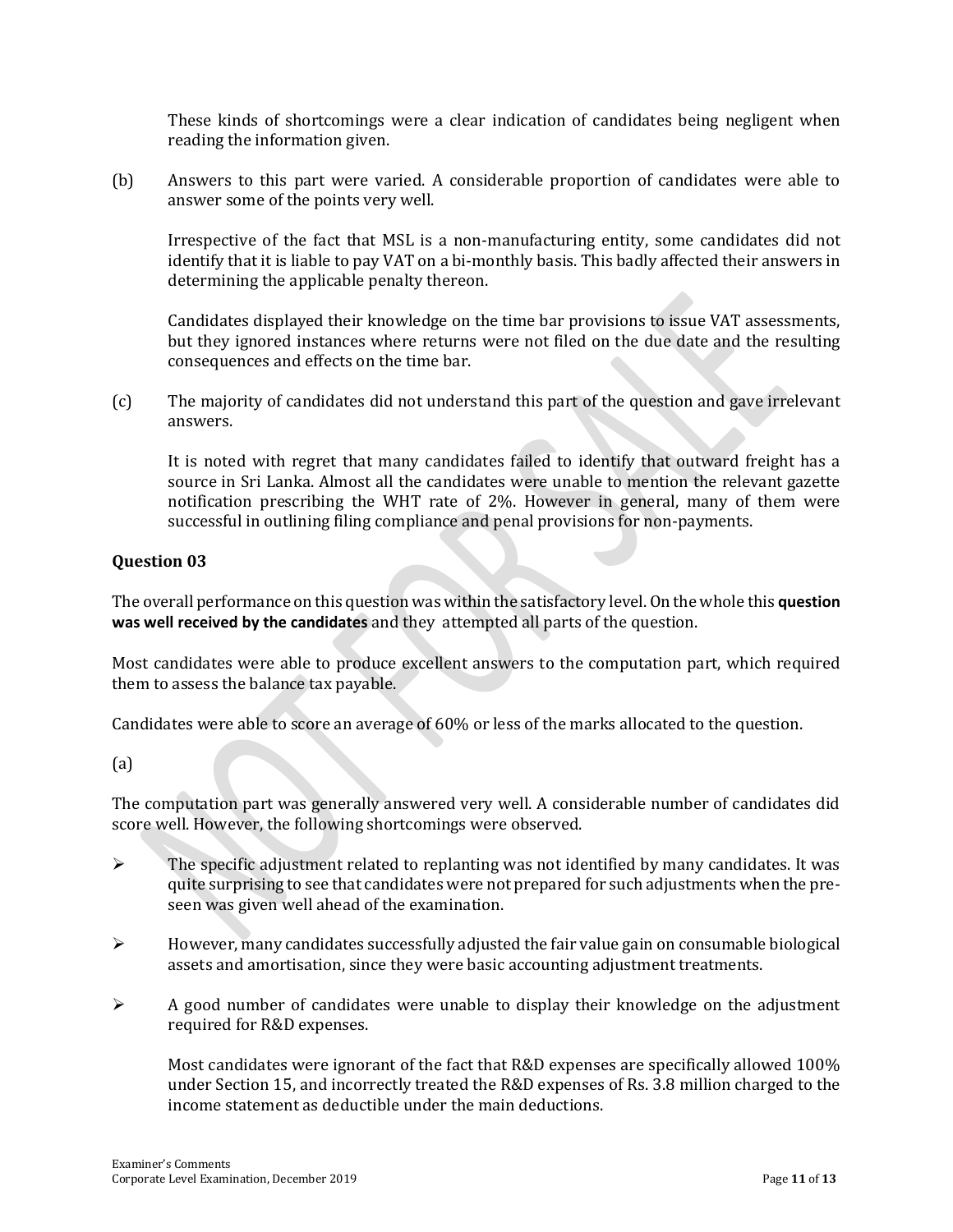#### **Capital expenses on machinery (R&D)**

Those who identified that R&D expenses could be claimed under Section 15 sadly missed the fact that an additional deduction of 100% was available under Schedule 6 of the Act. Some candidates overlooked this and missed the capital nature of the transaction. Thereby they lost marks allocated to such additional deductions available under temporary concessions.

Some candidates claimed both the R&D concessions and the capital allowance for R&D on machinery, which was not permitted under the prevailing Act.

 $\triangleright$  Candidates were ignorant on easy marks allocated for the depreciation allowance on Class 5 intangible assets.

They did not identify this particular long-term lease right, which was amortised based on the actual lease period and hence should be treated as no deviation, with the depreciation allowance referred to in Schedule 4.

Although many candidates added back the accounting adjustment of lease rentals paid during the year, they did not consider the depreciation allowance entitlement.

Only a very few candidates identified that there is no adjustment required since the actual lease payment basis is equal to the actual useful life.

- $\triangleright$  Almost all the candidates failed to refer to the actuarial loss of Rs. 213,000, which was readily available in the pre-seen. This mistake was repeatedly noted and it showed that candidates were not familiar with actuarial gain/loss adjustments. This badly affected the ascertaining of the actual gratuity payment.
- $\triangleright$  Candidates were not familiar with some vital provisions in the IRD Act, such as deciding on the sources of income based on the theme "Effectively connected with the Business" (Ref: Section 6(2) g)

Candidates had not carefully read the information given in the question. If they carefully considered all the facts they could have easily recognised the fact that ground rent income would be classified under investment income.

However, a considerable number of candidates incorrectly treated the said ground rent as business income, forgetting the fact that the telecommunication tower was erected intentionally to earn investment income.

On the other hand, a few candidates categorised the profit on sale of trees, refused tea, diversified crops and firewood etc. as a separate income under 'assessable income from other sources'. Even though it did not affect the scoring of marks, it clearly showed a lack of knowledge on selection criteria that related to effective connections to the business.

 $\triangleright$  Due to errors made in arriving at the adjusted profit from business, many candidates ended with a business profit instead of a business loss. Thereby, claiming the current year business loss adjustment was not noticed by them. As a result of this they missed the possible opportunity to transfer the current year business loss against the current year investment income. A considerable number of candidates deducted the trade loss brought forward from total assessable income not knowing the prevailing provisions to set off trade losses when calculating the income of a person from business.